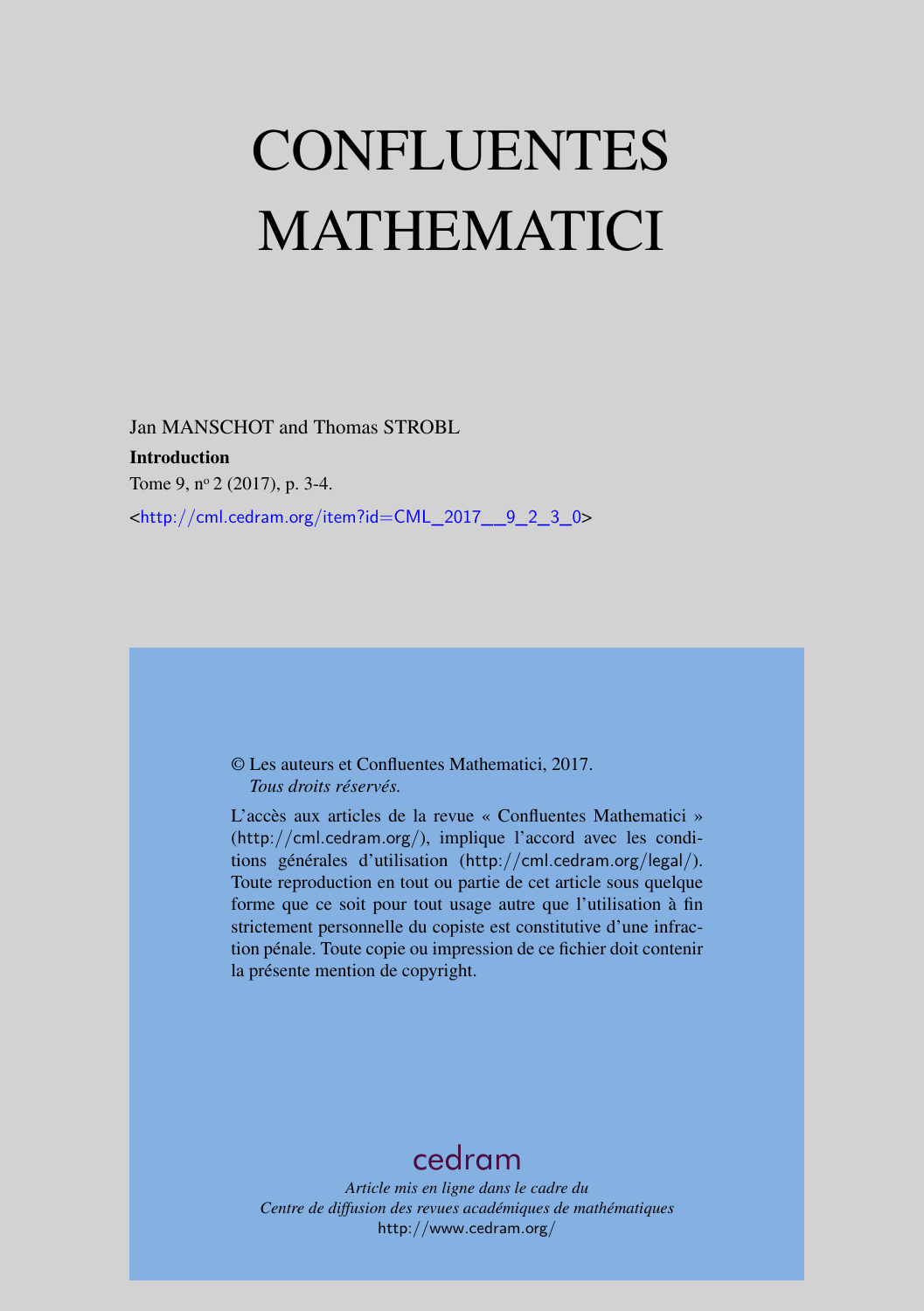Confluentes Math. **9**, 2 (2017) 3-4

#### **INTRODUCTION**

### JAN MANSCHOT AND THOMAS STROBL

This topical volume of Confluentes Mathematici grew out of the lectures of the Journées de Physique Mathématique 2014 on "BPS States, Hitchin Systems and Quivers". The Journées de Physique Mathématique is an annual advanced school organised jointly by the École Normale Supérieure Lyon and the Université Claude Bernard Lyon 1, which focuses each year on a different subject in mathematical physics. The 2014 edition took place at the Institut Camille Jordan of the UCBL from September 3–5 and consisted of three lecture courses of four lectures each, around the subjects mentioned in the title.

The mathematical subjects of Hitchin systems and quiver representations may sound rather disconnected at first. However, in recent advances on supersymmetric quantum field theories both subjects appear prominently in the study of the quantum states with lowest energy, the so-called Bogomol'nyi-Prasad-Sommerfield (BPS) states. This class of states has been the key to numerous advances in field theory and gravity and may be useful to classify supersymmetric theories in the future. Hitchin systems occur in particular in the string theoretic description of such quantum field theories in terms of an auxiliary Riemann surface, while moduli spaces of quiver representations have been indispensable for our understanding of the spectrum of BPS bound states in these theories. Reversely, the interactions with physics have led to many new insights for the mathematics of both Hitchin systems and quivers.

The aim of the meeting was to bring together these different research directions so as to give an overview of the state of the art and to encourage further developments among these rich subjects. The following lecture courses were presented during the workshop:

- Philip Boalch, "Wild Character Varieties and Wild Mapping Class Groups,"
- Gregory W. Moore, "Algebraic Structures in  $1 + 1$  Dimensional Massive (2*,* 2) Theories,"
- Markus Reineke, "Quiver Moduli and BPS State Counts."

Three seminars complemented the program:

- Iosif Bena, "Multi-center solutions, quivers, and their implication for black hole physics and the information paradox,"
- Frédéric Chapoton, "On cluster varieties associated with tree-shaped quivers,"
- Michele Del Zotto, "Progress about 4D  $\mathcal{N}=2$  Quivers."

The organizing committee consisted of Johannes Kellendonk (UCBL), Jan Manschot, (UCBL and Trinity College Dublin), Henning Samtleben (ENS Lyon) and Thomas Strobl (UCBL).

We have collected four articles related to the topic of the school in this volume of Confluentes Mathematici, which represent the interdisciplinary nature of this